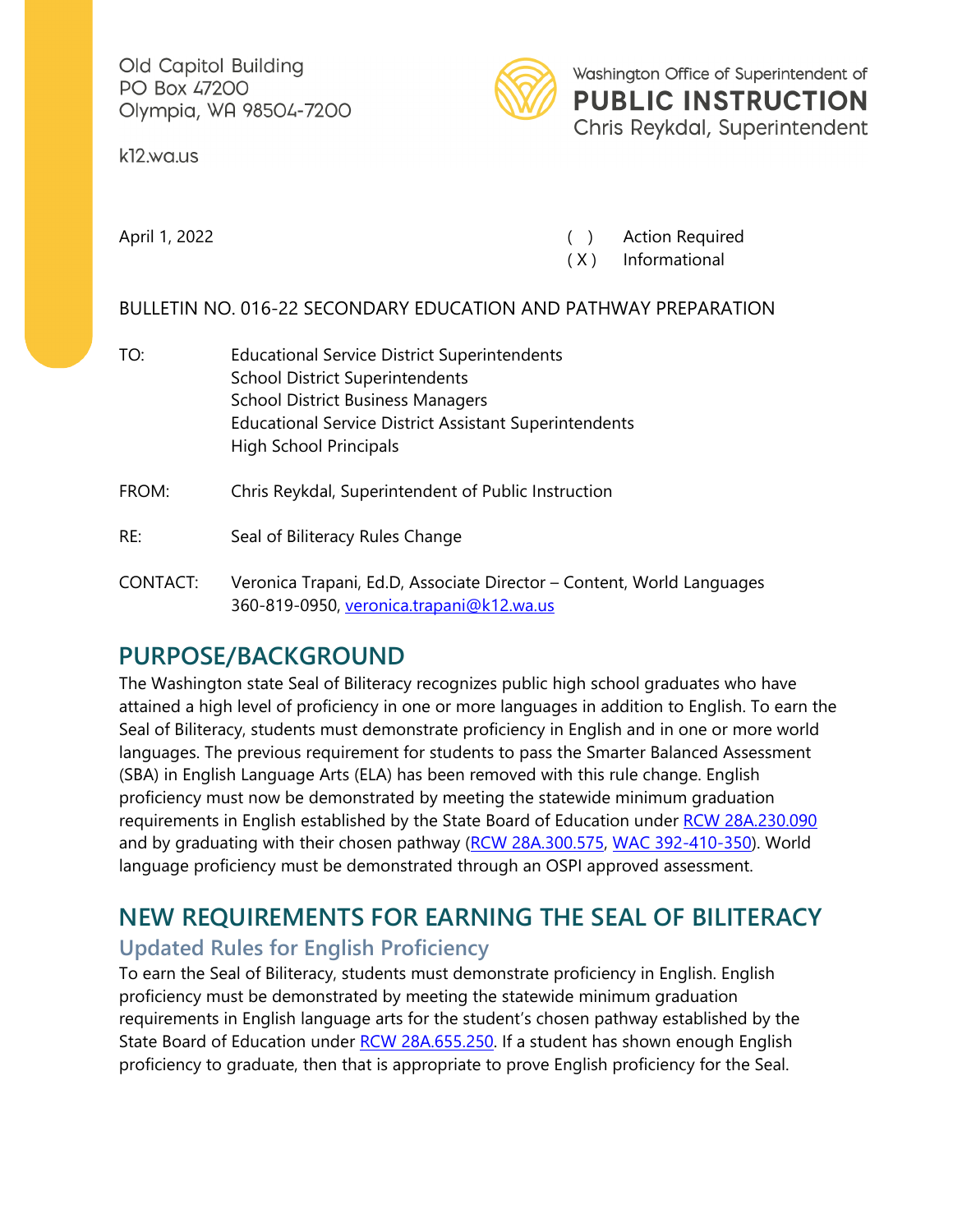BULLETIN NO. 016-22 SEPP April 1, 2022 Page 2

Students in all graduation pathways or an approved waiver during SY21-22 are eligible for the Seal.

### **Updated Rules for World Language Proficiency**

To earn the Seal of Biliteracy, students must also demonstrate proficiency in one or more world languages. World language proficiency must be established by achieving at least intermediatemid proficiency on all test components aligned to the **American Council on the Teaching of** [Foreign Languages](https://www.actfl.org/resources/actfl-proficiency-guidelines-2012) (ACTFL) scale. Tests which are not aligned to the ACTFL scale must show equivalent proficiency. Assessments must be national or international and approved by Office of Superintendent of Public Instruction (OSPI). The list of approved assessments is maintained and updated as needed by OSPI. Currently available assessments are listed below.

All world languages are suitable to assess for the Seal, including Classical languages (Latin, Sanskrit, Ancient Greek), American Sign Language, and Tribal, Indigenous and Native languages. However, computer science or programming languages do not count toward world language credits.

| Assessment                                          | Provider                               |
|-----------------------------------------------------|----------------------------------------|
| <b>ACTFL Assessment of Performance toward</b>       | Language Testing International (ACTFL) |
| Proficiency in Languages (AAPPL)                    |                                        |
| ACTFL Latin Interpretive Reading Assessment (ALIRA) | Language Testing International (ACTFL) |
| Advanced Placement (AP) Testing                     | College Board                          |
| <b>ALTA Language Testing</b>                        | <b>ALTA Testing Services</b>           |
| American Sign Language Proficiency Interview        | <b>Gallaudet University</b>            |
| (ASLPI)                                             |                                        |
| Cambridge International (CI) AS & A Level           | Cambridge Assessment International     |
|                                                     | Education                              |
| <b>Custom Tests</b>                                 | OSPI World Language in partnership     |
|                                                     | with Avant Assessment and Extempore    |
| International Baccalaureate (IB) Testing            | International Baccalaureate (IB)       |
| National Examinations in World Languages (NEWL)     | American Councils for International    |
|                                                     | Education                              |
| Standards-based Measurement of Proficiency          | <b>Avant Assessment</b>                |
| (STAMP) including 3S, 4S, WS, and Monolingual       |                                        |
| <b>Tribal Language Assessment</b>                   | Tribe or Band                          |
| Writing Proficiency Test (WPT) & Oral Proficiency   | Language Testing International (ACTFL) |
| Interview (OPI) or Oral Proficiency on Computer     |                                        |
| (OPIc), including SOBL                              |                                        |

#### **Current list of OSPI Approved Assessments**